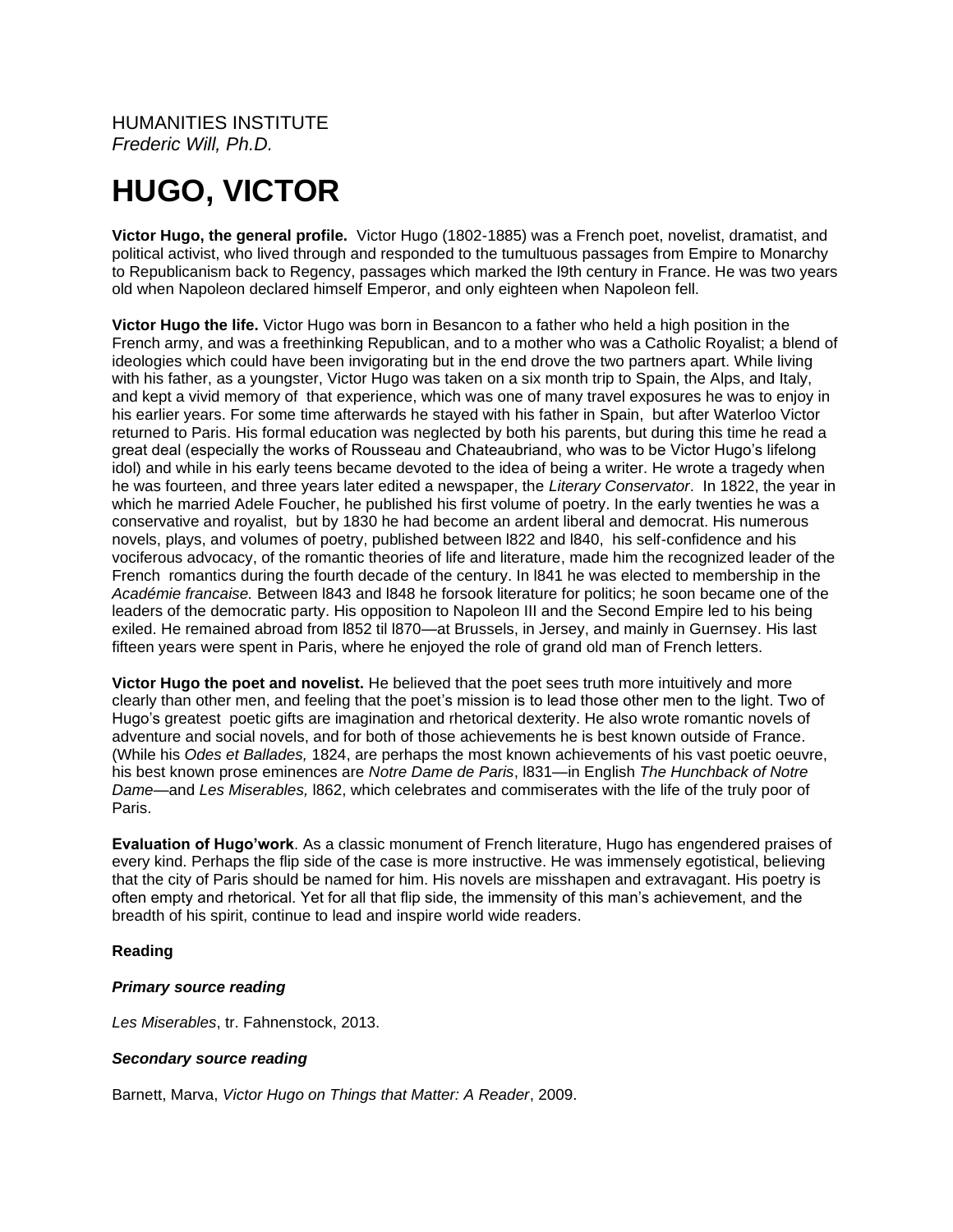## *Further reading*

Halsall, A.W., et. al. *Victor Hugo and the Romantic Drama,* 1998.

## *Original language reading*

Viala, Alain, et al, *Le Theatre en France des origines à nos jours*, 1997.

### **Suggested paper topics**

The musical, *Les Miserables*, has scored a tremendous success in North America, and elsewhere. Check into that musical, if you don't know it, and see what magic of Hugo it captures? Is there in Hugo a powerful sympathy for humanity and its tumultuous history?

Investigate the writing practices of Victor Hugo, who was an immensely prolific writer—like Voltaire before him, and Balzac later--but who at the same time as writing played a vigorous role in the politics of his time and country. How was this achievement possible? What was his secret?

## **Excerpt**

http://journals.lww.com/academicmedicine/fulltext/2006/04000/les\_miserables\_\_\_excerpt\_.11.aspx

Come in," said the Bishop.

The door opened. A singular and violent group made its appearance on the threshold. Three men were holding a fourth man by the collar. The three men were gendarmes; the other was Jean Valjean.

A brigadier of gendarmes, who seemed to be in command of the group, was standing near the door. He entered and advanced to the Bishop, making a military salute.

"Monseigneur—" he said.

At this word, Jean Valjean, who was dejected and seemed overwhelmed, raised his head with an air of stupefaction.

"Monseigneur," he murmured. "So he is not the curé?"

"Silence!" said the gendarme. "He is Monseigneur the Bishop."

In the meantime, Monseigneur Bienvenu had advanced as quickly as his great age permitted.

"Ah! here you are!" he exclaimed, looking at Jean Valjean. "I am glad to see you. Well, but how is this? I gave you the candlesticks too, which are of silver like the rest, and for which you can certainly get two hundred francs. Why did you not carry them away with your forks and spoons?"

Jean Valjean opened his eyes wide, and stared at the venerable Bishop with an expression which no human tongue can render any account of.

"Monseigneur," said the brigadier of gendarmes, "so what this man said is true, then? We came across him. He was walking like a man who is running away. We stopped him to look into the matter. He had this silver—"

"And he told you," interposed the Bishop with a smile, "that it had been given to him by a kind old fellow of a priest with whom he had passed the night? I see how the matter stands. And you have brought him back here? It is a mistake."

"In that case," replied the brigadier, "we can let him go?"

"Certainly," replied the Bishop.

The gendarmes released Jean Valjean, who recoiled.

"Is it true that I am to be released?" he said, in an almost inarticulate voice, and as if speaking in his sleep.

"Yes, thou art released; dost thou not understand?" said one of the gendarmes.

"My friend," resumed the Bishop, "before you go, here are your candlesticks. Take them."

He stepped to the chimney-piece, took the two silver candlesticks, and brought them to Jean Valjean. The two women looked on without uttering a word, without a gesture, without a look which could disconcert the Bishop.